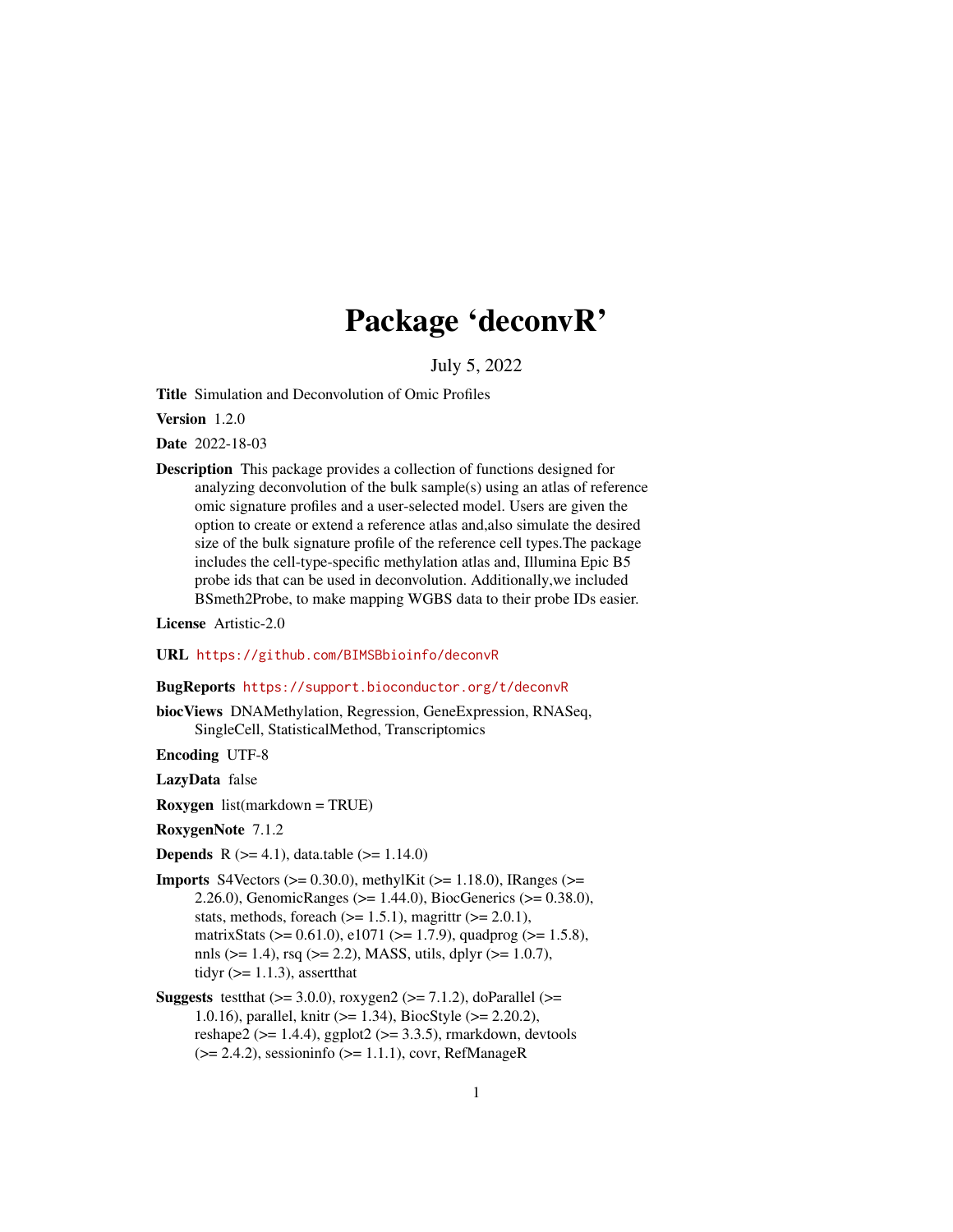VignetteBuilder knitr Config/testthat/edition 3 git\_url https://git.bioconductor.org/packages/deconvR git\_branch RELEASE\_3\_15 git\_last\_commit a682bc4 git\_last\_commit\_date 2022-05-11 Date/Publication 2022-07-05

Author ˙Irem B. Gündüz [aut, cre] (<<https://orcid.org/0000-0003-2641-0916>>), Veronika Ebenal [aut] (<<https://orcid.org/0000-0001-7976-3964>>), Altuna Akalin [aut] (<<https://orcid.org/0000-0002-0468-0117>>)

Maintainer İrem B. Gündüz <irembgunduz@gmail.com>

## R topics documented:

| deconvolute $\ldots \ldots \ldots \ldots \ldots \ldots \ldots \ldots \ldots \ldots \ldots \ldots \ldots$ |  |
|----------------------------------------------------------------------------------------------------------|--|
|                                                                                                          |  |
|                                                                                                          |  |
|                                                                                                          |  |
|                                                                                                          |  |
|                                                                                                          |  |

#### **Index** [9](#page-8-0)

BSmeth2Probe *A function to map WGBS methylation data to Illumina Probe IDs*

## Description

A function to map WGBS methylation data to Illumina Probe IDs

## Usage

```
BSmeth2Probe(
 probe_id_locations,
 WGBS_data,
 cutoff = 10,
  multipleMapping = FALSE
)
```
<span id="page-1-0"></span>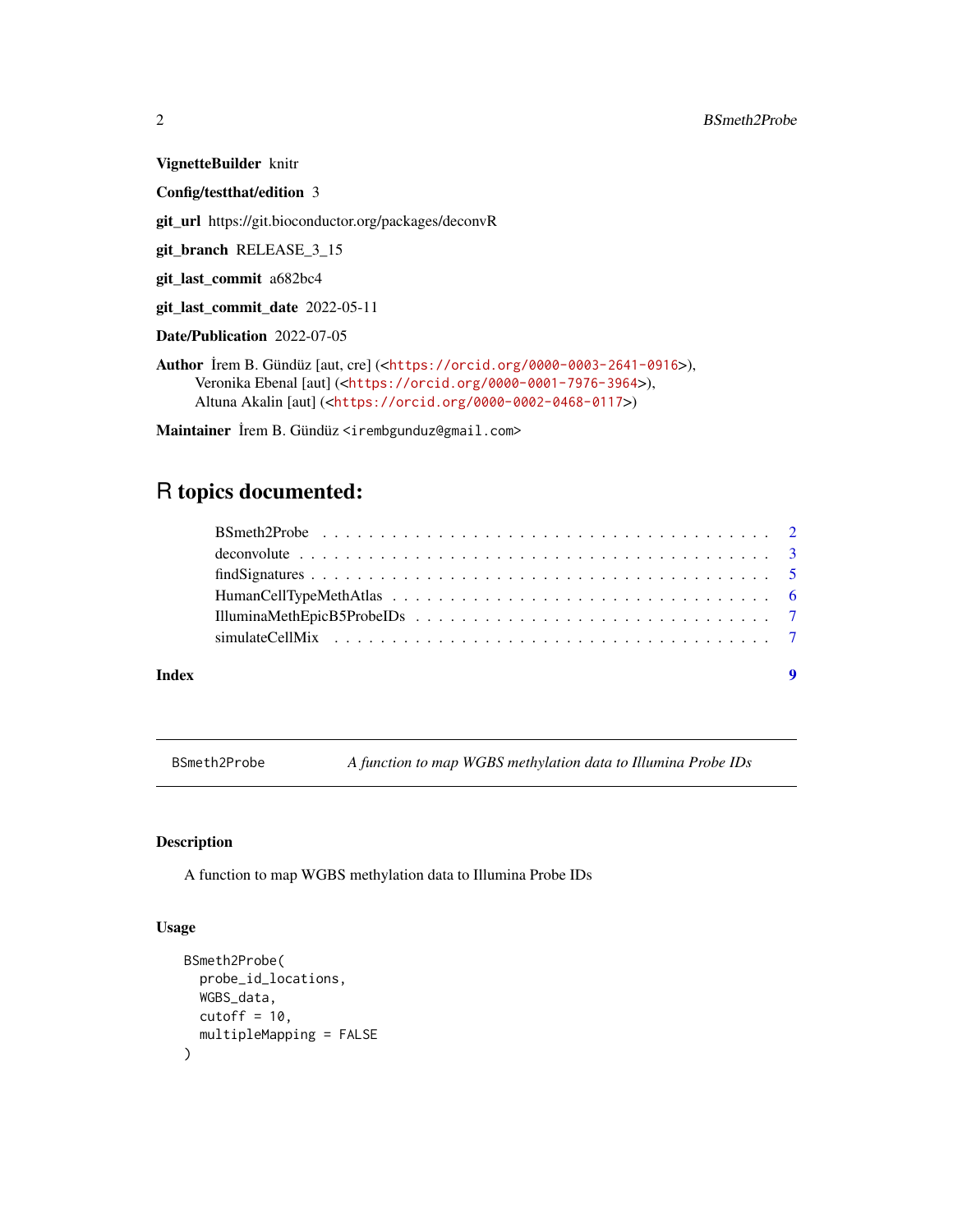#### <span id="page-2-0"></span>deconvolute 3

## **Arguments**

probe\_id\_locations

|                 | Either a dataframe or GRanges object containing probe IDs and their loca-<br>tions. If dataframe: must contain columns named "ID", "seqnames", "Start",<br>"End", and "Strand". If GRanges: should have locations ("sequames", "ranges",<br>"strand"), as well as metadata column "ID". Start and end locations should be<br>1-based coordinates. Note that any row with NA values will not be used. |
|-----------------|------------------------------------------------------------------------------------------------------------------------------------------------------------------------------------------------------------------------------------------------------------------------------------------------------------------------------------------------------------------------------------------------------|
| WGBS_data       | Either a GRanges object or methylKit object (methylRaw, methylBase, methyl-<br>RawDB, or methylBaseDB) of CpG locations and their methylation values.<br>Contains locations ("sequames", "ranges", "strand") and metadata column(s) of<br>methylation values of sample(s) (i.e. one column per sample). These methyla-<br>tion values must be between 0 and 1.                                       |
| cutoff          | The maximum number of basepairs distance to consider for probes which have<br>not been directly covered in the WGBS data. Default value is 10.                                                                                                                                                                                                                                                       |
| multipleMapping |                                                                                                                                                                                                                                                                                                                                                                                                      |
|                 | When searching for matches for probes not directly covered in WGBS data,<br>should WGBS CpGs which have already been mapped to another probe still be<br>considered? If TRUE, then yes. If FALSE, then no. Default value is FALSE.                                                                                                                                                                   |

## Value

A dataframe with first column "IDs" for CpG IDs, then 1 or more columns for methylation values of sample(s) (same number of samples as in WGBS\_data) ID for each probe which was mapped, and then methylation value(s) of the WGBS CpG to which it was matched (where either it overlapped or the gap was < cutoff). If it matched to more than one CpG, the mean methylation value is taken.

## Examples

```
data("IlluminaMethEpicB5ProbeIDs")
load(system.file("extdata", "WGBS_GRanges.rda", package = "deconvR"))
meth_probres <- BSmeth2Probe(
   probe_id_locations = IlluminaMethEpicB5ProbeIDs,
   WGBS_data = WGBS_GRanges
)
methp_cut <- BSmeth2Probe(
   probe_id_locations = IlluminaMethEpicB5ProbeIDs,
   WGBS_data = WGBS_GRanges[5:1000],
   cutoff = 2\mathcal{L}
```

| deconvolute | A function to deconvolute of bulk samples to their origin proportions |
|-------------|-----------------------------------------------------------------------|
|             | using data from reference atlas (e.g. methylation signatures) Results |
|             | of model are returned in dataframe "results". Summary of partial R-   |
|             | squared values of model (min, median, mean, max) are printed upon     |
|             | <i>completion.</i>                                                    |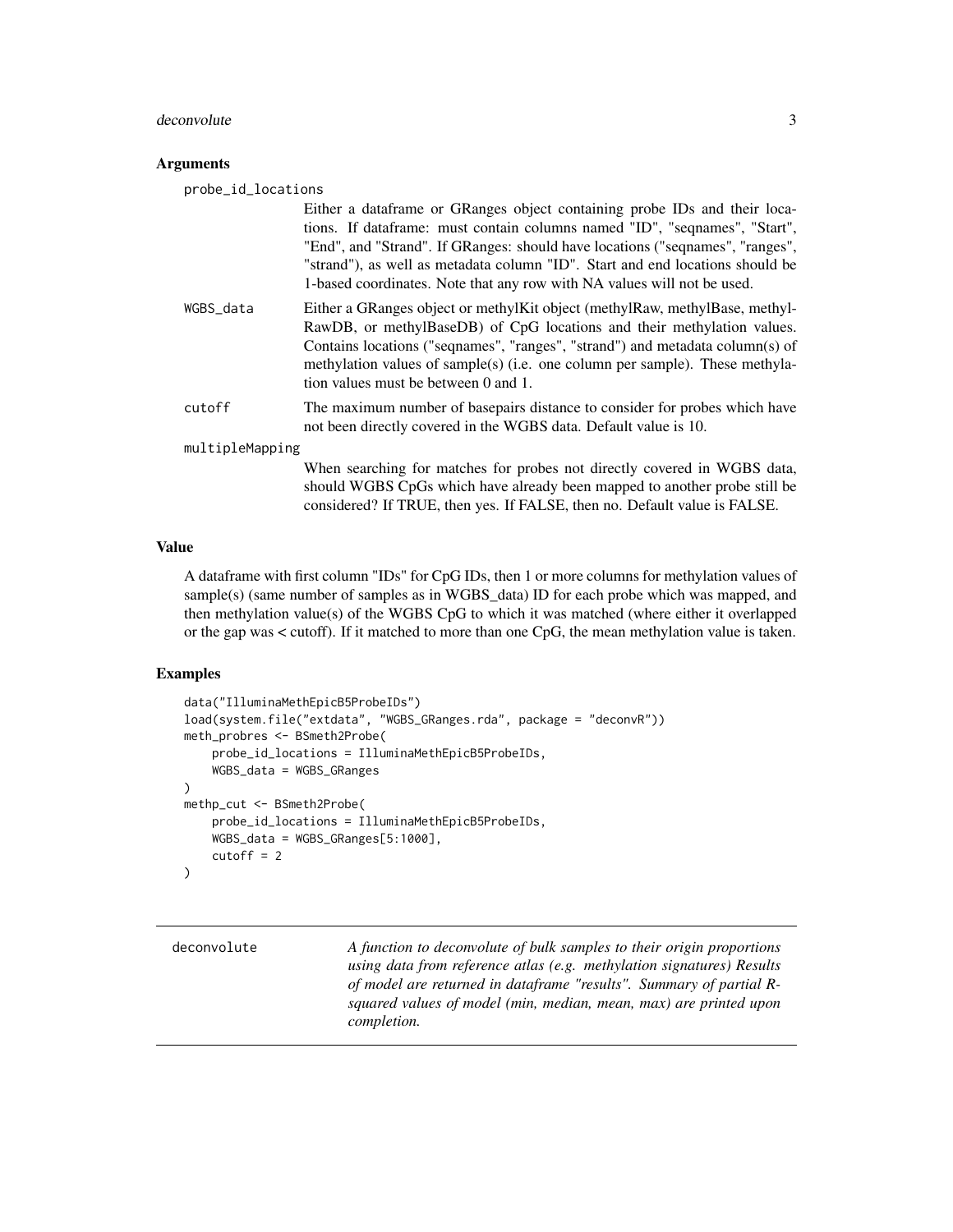#### Description

A function to deconvolute of bulk samples to their origin proportions using data from reference atlas (e.g. methylation signatures) Results of model are returned in dataframe "results". Summary of partial R-squared values of model (min, median, mean, max) are printed upon completion.

## Usage

```
deconvolute(reference, vec = NULL, bulk, model = "nnls")
```
## Arguments

| reference | A dataframe containing signatures of different cell types (e.g. methylation sig-<br>nature) used to train the model. The first column should contain a unique ID<br>(e.g. target ID) to match rows of the reference to rows of the bulk. All sub-<br>sequent columns are cell types. One row per unit of the signature (e.g. CpG).<br>Each cell contains the value for the cell type of this unit (e.g. methylation value<br>of the CpG). If not given, defaults to a reference atlas which is included in this<br>package. This reference atlas comes from Moss et al. (2018) |
|-----------|--------------------------------------------------------------------------------------------------------------------------------------------------------------------------------------------------------------------------------------------------------------------------------------------------------------------------------------------------------------------------------------------------------------------------------------------------------------------------------------------------------------------------------------------------------------------------------|
| vec       | The user may provide a vector with which partial R-squared of the results will be<br>calculated. The length must match the number of rows of the reference and bulk<br>tables merged on the ID column (with NAs removed). Defaults to row means of<br>reference.                                                                                                                                                                                                                                                                                                               |
| bulk      | A data frame containing signatures of bulk samples used to test to model. Should<br>be dataframe with first column with unique IDs (does not need to exactly match<br>list of IDs in reference, but should have significant overlap), and rest of columns<br>= samples. Should not have duplicate IDs. May use simulateCellMix function<br>to create this dataframe.                                                                                                                                                                                                           |
| model     | A string indicating which model is used to deconvolute the samples. Can be<br>either "nnls" (for non-negative least squares) or "svr" (support vector regres-<br>sion) or "qp" (quadratic programming) or "rlm" (robust linear regression). If not<br>given, defaults to "nnls".                                                                                                                                                                                                                                                                                               |

## Details

deconvolute checks if deconvolution brings advantages on top of the basic bimodal profiles through partial R-squares. The reference matrix usually follows a bimodal distribution in the case of methylation,and taking the average of the rows of methylation matrix might give a pretty similar profile to the bulk methylation profile you are trying to deconvolute.If the deconvolution is advantageous, partial R-squared is expect to be high.

## Value

A list, first is a dataframe called proportions which contains predicted cell-type proportions of bulk sample profiles in "bulk", second is called rsq,containing partial-rsq values of results, one value per sample.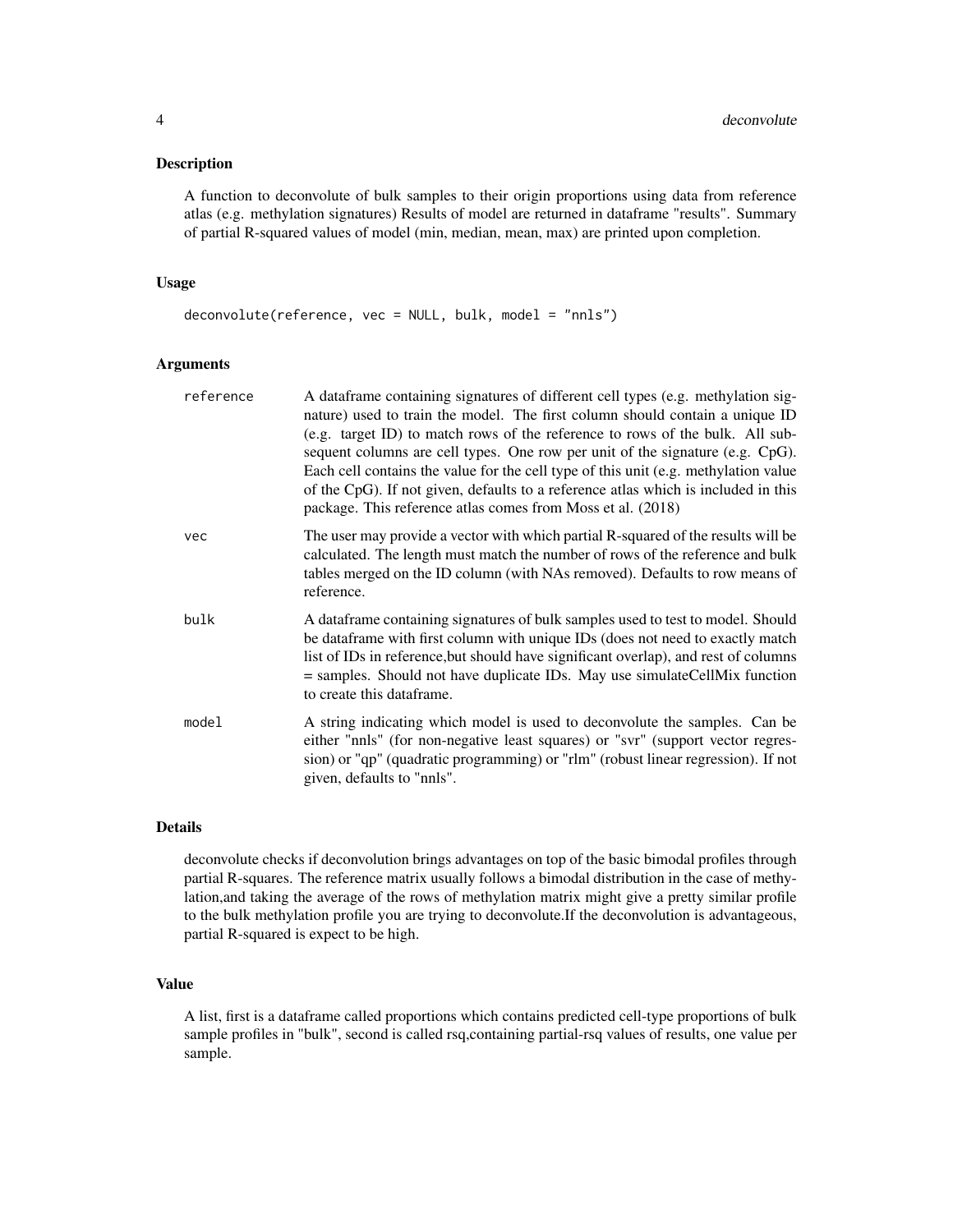## <span id="page-4-0"></span>findSignatures 5

## References

Moss, J. et al. (2018). Comprehensive human cell-type methylation atlas reveals origins of circulating cell-free DNA in health and disease. Nature communications, 9(1), 1-12. [https://doi.org/](https://doi.org/10.1038/s41467-018-07466-6) [10.1038/s41467-018-07466-6](https://doi.org/10.1038/s41467-018-07466-6)

## Examples

```
data("HumanCellTypeMethAtlas")
bulk_data <- simulateCellMix(10, reference = HumanCellTypeMethAtlas)[[1]]
# non-least negative square regression
results_nnls <- deconvolute(
   bulk = bulk_data,reference = HumanCellTypeMethAtlas
\lambda# Quadric programming
results_qp <- deconvolute(
   reference = HumanCellTypeMethAtlas,
   bulk = bulk_data, model = "qp"
)
```
findSignatures *A function to construct a signature matrix*

## Description

A function to construct a signature matrix

## Usage

```
findSignatures(samples, sampleMeta, atlas = NULL, variation_cutoff = NULL)
```
## Arguments

| samples          | dataframe, has first column IDs, rest of columns are samples (must have column<br>name as sample accession ID which should be found in sampleMeta), rows are<br>units of signature (e.g. $CpGs$ )                                               |  |
|------------------|-------------------------------------------------------------------------------------------------------------------------------------------------------------------------------------------------------------------------------------------------|--|
| sampleMeta       | data frame, must have first column for accession ID of each sample, and second<br>column for cell type of sample, rows are samples                                                                                                              |  |
| atlas            | data frame, the reference atlas to which new signatures can be added, if not<br>present then a new reference atlas will be created using sample(s). Should be<br>data frame with column for each cell type, rows units of signature (e.g. CpGs) |  |
| variation_cutoff |                                                                                                                                                                                                                                                 |  |
|                  | either a number between 0 to 1, or NULL. For multiple samples from the same<br>cell type, ignore CpGs with variation > variation_cutoff with that cell type. de-<br>faults to NULL ( <i>i.e.</i> no cutoff)                                     |  |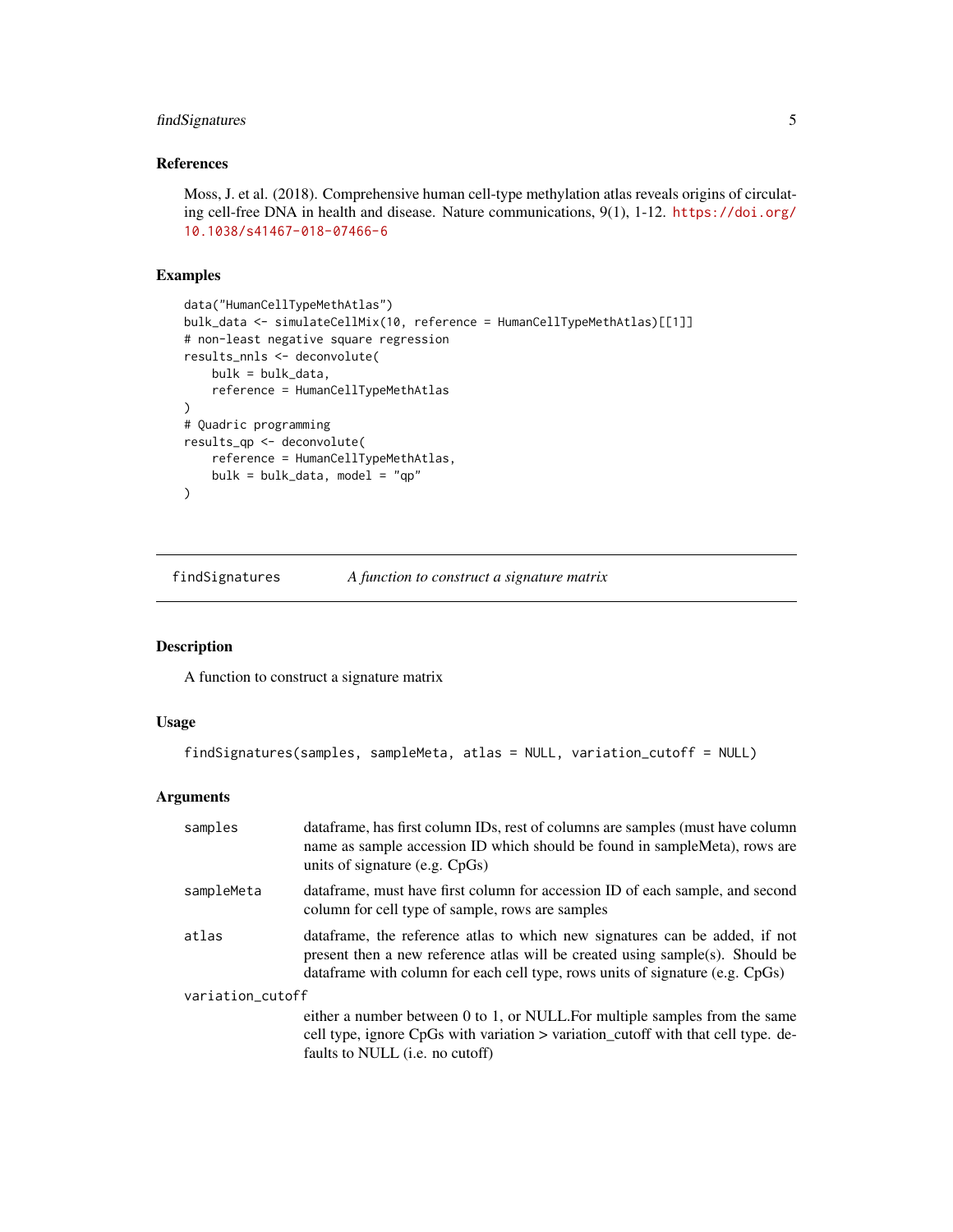## <span id="page-5-0"></span>Value

A dataframe extendedAtlas which contains all cell types in atlas (if given), and those in samples added by cell type, has first column "IDs", rest of columns are cell types, rows are have first cell with the ID (e.g. CpG ID) and then values of signature (e.g. methylation values)

## Examples

```
data("HumanCellTypeMethAtlas")
exampleSamples <- simulateCellMix(1,
    reference = HumanCellTypeMethAtlas
)$simulated
exampleMeta <- data.table(
    "Experiment_accession" = "example_sample",
    "Biosample_term_name" = "example_cell_type"
)
colnames(exampleSamples)[-1] <- c("example_sample")
signatures <- findSignatures(
    samples = exampleSamples,
    sampleMeta = exampleMeta
\mathcal{L}signatures <- findSignatures(
    samples = exampleSamples, sampleMeta = exampleMeta,
    atlas = HumanCellTypeMethAtlas
)
```

```
HumanCellTypeMethAtlas
```
*The comprehensive human methylome reference atlas*

## Description

The comprehensive human methylome reference atlas

## Usage

```
data("HumanCellTypeMethAtlas")
```
#### Format

data.frame object with 6000 CpG loci and 25 human cell types column:

cell type columns For each cell type and CpG locus, a methylation valuebetween 0 and 1 is provided. This value represents the fraction of methylated bases of the CpG locus.

IDs CpG loci IDs for each cell type. ...

## Source

<https://doi.org/10.1038/s41467-018-07466-6>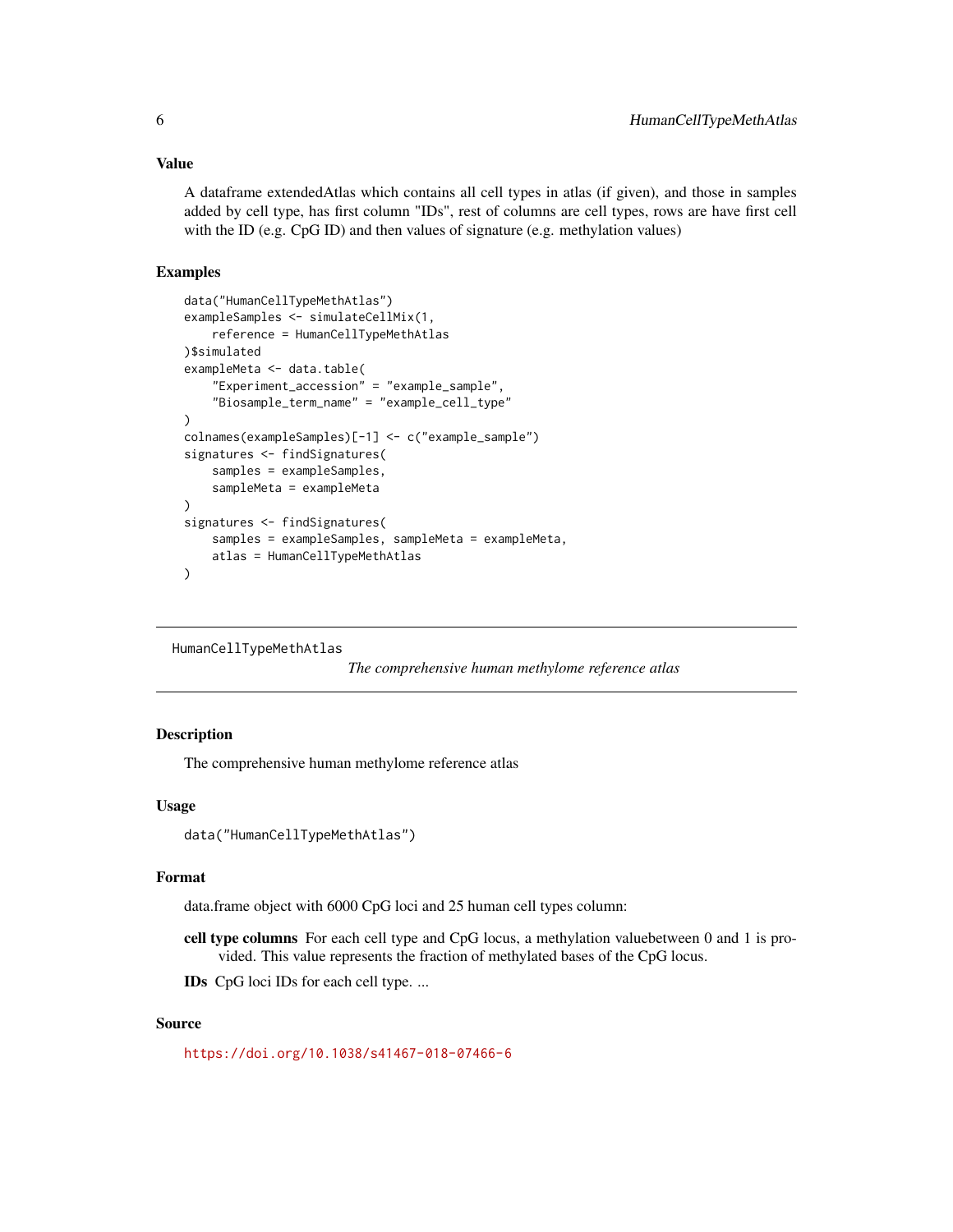## <span id="page-6-0"></span>References

Moss, J. et al. (2018). Comprehensive human cell-type methylation atlas reveals origins of circulating cell-free DNA in health and disease. Nature communications, 9(1), 1-12.

```
IlluminaMethEpicB5ProbeIDs
```
*A dataset Illumina probe IDs of 400000 genomic loci (identified using the "seqnames", "ranges", and "strand" values).*

## Description

A dataset Illumina probe IDs of 400000 genomic loci (identified using the "seqnames", "ranges", and "strand" values).

## Usage

data(IlluminaMethEpicB5ProbeIDs)

## Format

GRanges object with 400000 ranges and 1 metadata column:

metadata contains seqnames ranges strand and ID ...

#### Source

[https://support.illumina.com/downloads/infinium-methylationepic-v1-0-product-fi](https://support.illumina.com/downloads/infinium-methylationepic-v1-0-product-files.html)les. [html](https://support.illumina.com/downloads/infinium-methylationepic-v1-0-product-files.html)

| simulateCellMix | A function to generate a dataframe of mixed cell-type origin simulated |
|-----------------|------------------------------------------------------------------------|
|                 | samples using given reference atlas.                                   |

## Description

A function to generate a dataframe of mixed cell-type origin simulated samples using given reference atlas.

## Usage

```
simulateCellMix(numberOfSamples, mixingVector = NULL, reference)
```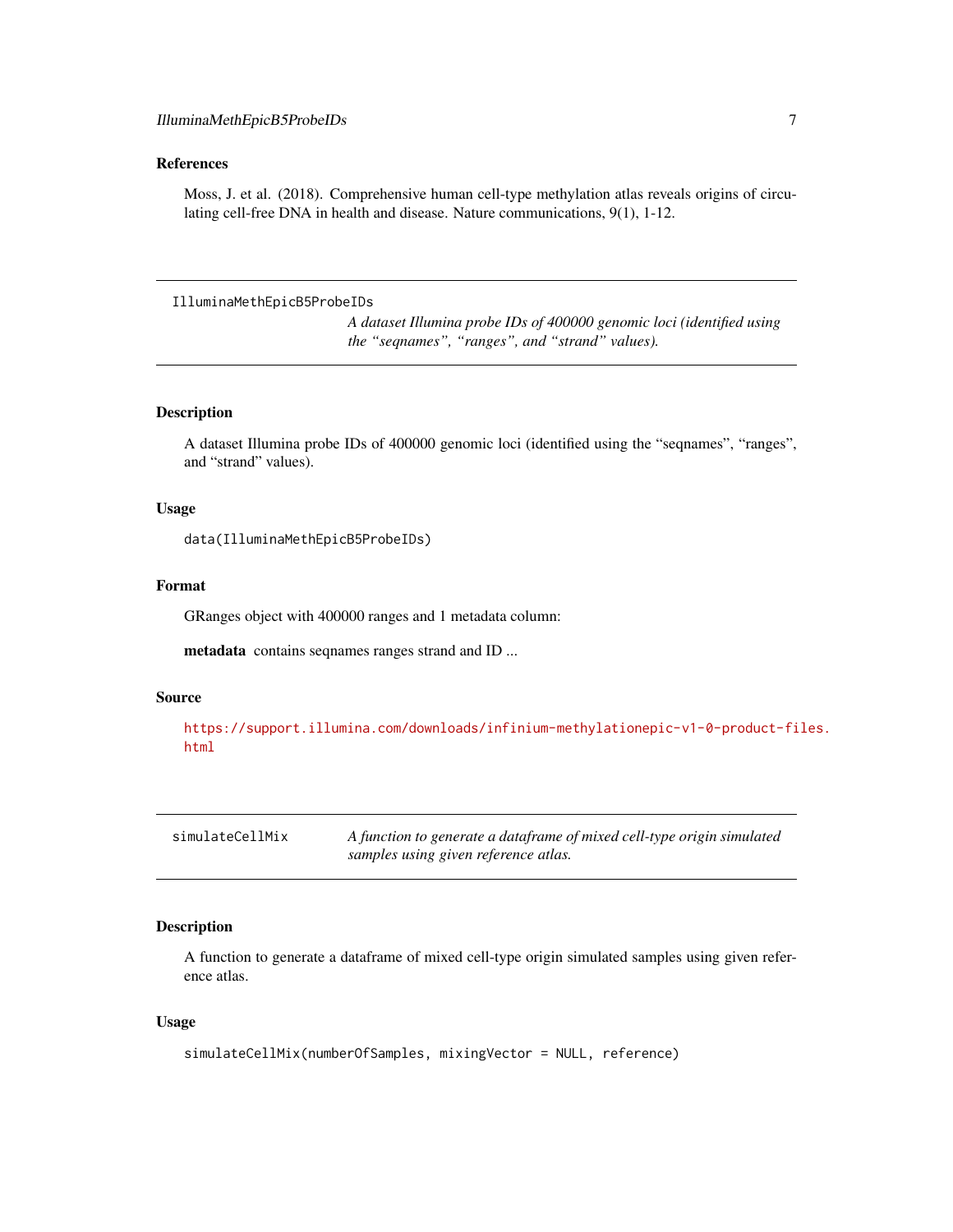#### **Arguments**

| numberOfSamples |                                                                                                                                                                                                                                                                                                                                                                                                                                                              |
|-----------------|--------------------------------------------------------------------------------------------------------------------------------------------------------------------------------------------------------------------------------------------------------------------------------------------------------------------------------------------------------------------------------------------------------------------------------------------------------------|
|                 | The number of simulated samples to be generated in the data frame.                                                                                                                                                                                                                                                                                                                                                                                           |
| mixingVector    | Specify the cell origin proportions. If number Of Samples $= 1$ , this can be a vector<br>of length = number of cell types in reference. Otherwise, this is a data frame with<br>rows for cell types (must be equal to cell types in reference) and columns for<br>samples. Cells contain the proportion of the sample from the cell type. Use<br>zeros for any unused cell type. If this object is not given, will use random values<br>for the simulation. |
| reference       | A data frame containing signatures of different cell types used to generate the<br>simulation. The first column should contain a unique ID (e.g. CpG target ID)<br>which can be used in deconvolution to match rows of the reference to rows of<br>the bulk. All subsequent columns are cell types. Rows are units of the signature.<br>Each cell contains the value for the cell type and signature unit (e.g. methylation<br>value at this CpG).           |

## Value

A list containing two data frames. simulated: A dataframe which contains mixed cell-type origin simulated samples. The first column contains a unique ID (used from reference) which can be used in deconvolution to match rows of the reference to rows of the bulk.All subsequent columns are cell types. Rows are units of signature (e.g. CpGs). Each cell contains the value for the cell type and unit (e.g. methylation value at this CpG) proportions: A dataframe with the cell proportions of the generated samples. Each row is a sample. Columns are cell types.

## References

Moss, J. et al. (2018). Comprehensive human cell-type methylation atlas reveals origins of circulating cell-free DNA in health and disease. Nature communications, 9(1), 1-12. [https://doi.org/](https://doi.org/10.1038/s41467-018-07466-6) [10.1038/s41467-018-07466-6](https://doi.org/10.1038/s41467-018-07466-6)

#### Examples

```
data("HumanCellTypeMethAtlas")
bulk_mix50 <- simulateCellMix(50, reference = HumanCellTypeMethAtlas)
bulk_mixVec <- simulateCellMix(1, mixingVector = c(
   0, 1, 0, 0, 0, 0, 0, 0, 0, 0, 0, 0, 0,
   0, 0, 0, 0, 0, 0, 0, 0, 0, 0, 0, 0
), reference = HumanCellTypeMethAtlas)
```